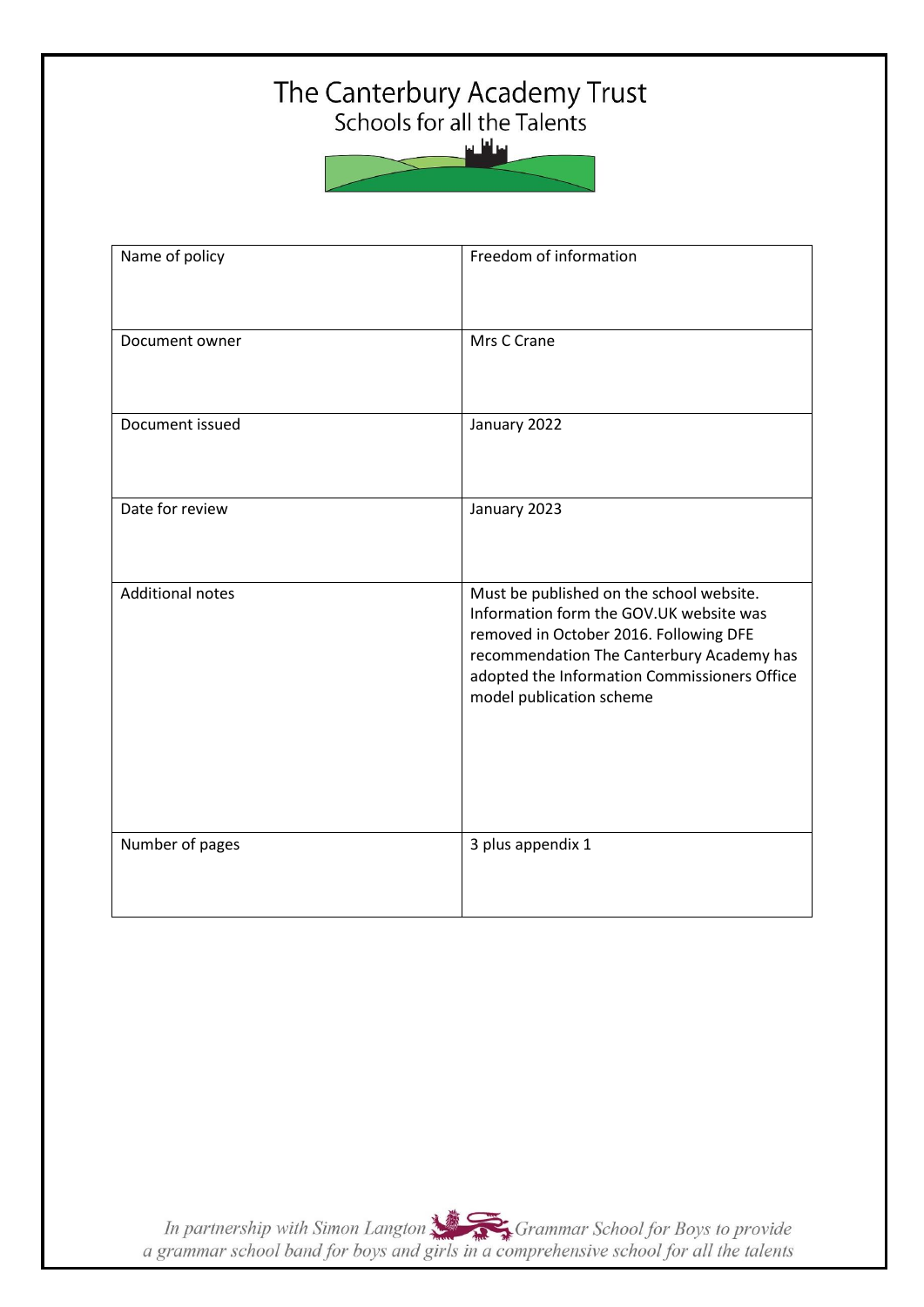# **The Canterbury Academy Trust**

# **Freedom of information publication scheme**

## **1. Purpose**

This publication scheme is based on the Information Commissioner's Model publication scheme. The publication scheme commits an authority to make information available to the public as part of its normal business activities. The information covered is included in the classes of information mentioned below, where this information is held.

The scheme commits an authority:

• To proactively publish or otherwise make available as a matter of routine, information, including environmental information, which is held by the authority and falls within the classifications below.

• To specify the information which is held by the authority and falls within the classifications below.

• To proactively publish or otherwise make available as a matter of routine, information in line with the statements contained within this scheme.

• To produce and publish the methods by which the specific information is made routinely available so that it can be easily identified and accessed by members of the public.

• To review and update on a regular basis the information the authority makes available under this scheme.

• To produce a schedule of any fees charged for access to information which is made proactively available.

• To make this publication scheme available to the public.

• To publish any dataset held by the authority that has been requested, and any updated versions it holds, unless the authority is satisfied that it is not appropriate to do so; to publish the dataset, where reasonably practicable, in an electronic form that is capable of re-use; and, if any information in the dataset is a relevant copyright work and the public authority is the only owner, to make the information available for re-use under the terms of the Re-use of Public Sector Information Regulations 2015, if they apply, and otherwise under the terms of the Freedom of Information Act section 19.

The term 'dataset' is defined in section 11(5) of the Freedom of Information Act. The term 'relevant copyright work' is defined in section 19(8) of that Act.

# **2. Classes of information**

## **Who we are and what we do.**

Organisational information, locations and contacts, constitutional and legal governance.

## **What we spend and how we spend it.**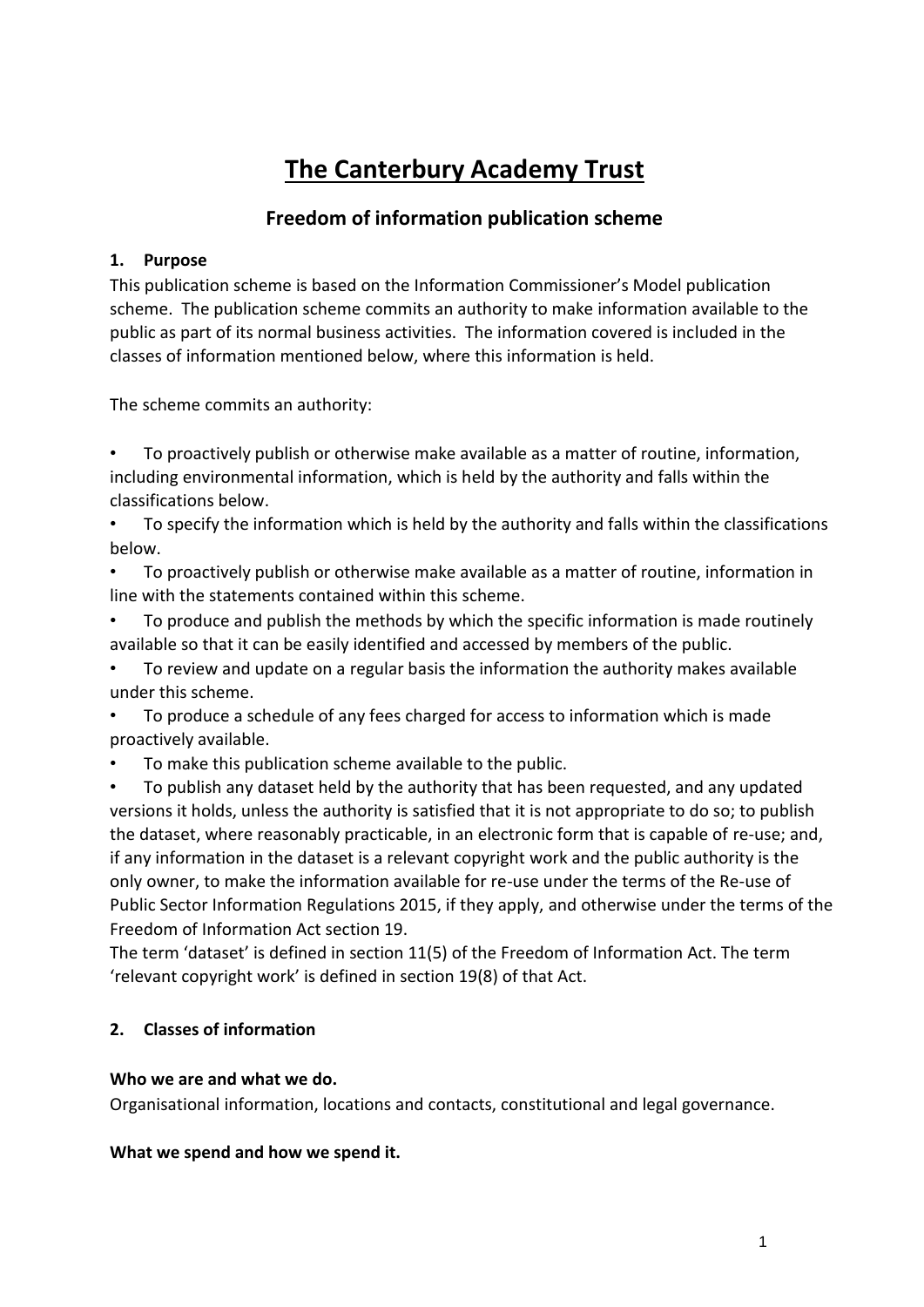Financial information relating to projected and actual income and expenditure, tendering, procurement and contracts.

# **What our priorities are and how we are doing.**

Strategy and performance information, plans, assessments, inspections and reviews.

## **How we make decisions.**

Policy proposals and decisions. Decision making processes, internal criteria and procedures, consultations.

# **Our policies and procedures.**

Current written protocols for delivering our functions and responsibilities.

# **Lists and registers.**

Information held in registers required by law and other lists and registers relating to the functions of the authority.

# **The services we offer.**

Advice and guidance, booklets and leaflets, transactions and media releases. A description of the services offered.

# **The classes of information will not generally include:**

• Information the disclosure of which is prevented by law, or exempt under the Freedom of Information Act, or is otherwise properly considered to be protected from disclosure.

- Information in draft form.
- Information that is no longer readily available as it is contained in files that have been placed in archive storage, or is difficult to access for similar reasons.

# **3. The method by which information published under this scheme will be made available**

Appendix 1 – Guide of information available from The Canterbury Academy Trust under the publication Scheme indicates what information is covered by this scheme and how it can be obtained.

Where it is within the capability of The Trust, information will be provided on a website. Where it is impracticable to make information available on a website or when an individual does not wish to access the information by the website, The Trust will indicate how information can be obtained by other means and provide it by those means.

In exceptional circumstances some information may be available only by viewing in person. Where this manner is specified, contact details will be provided. An appointment to view the information will be arranged within a reasonable timescale.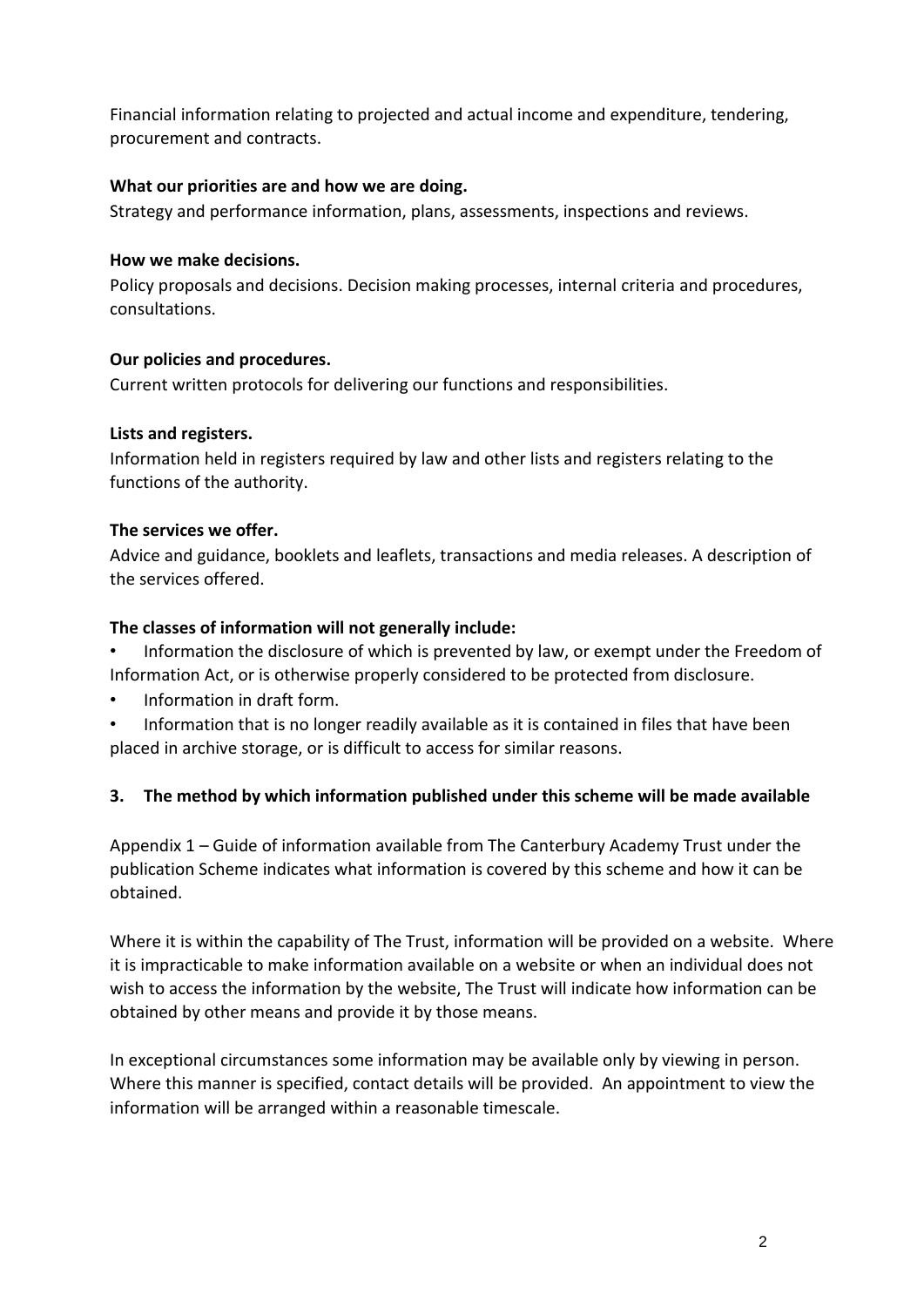Information will be provided in the language in which it is held or in such other language that is legally required. Where The Trust is legally required to translate any information, it will do so.

Obligations under disability and discrimination legislation and any other legislation to provide information in other forms and formats will be adhered to when providing information in accordance with this scheme.

# **4. Charges which may be made for information published under this scheme**

The purpose of this scheme is to make the maximum amount of information readily available at minimum inconvenience and cost to the public. Charges made by The Trust routinely published material will be justified and transparent and kept to a minimum.

Material which is published and accessed on a website will be provided free of charge.

Charges may be made for information subject to a charging regime specified by Parliament.

Charges may be made for actual disbursements incurred such as:

- Photocopying.
- postage and packaging.
- the costs directly incurred as a result of viewing information.

Charges may also be made for information provided under this scheme where they are legally authorised, they are in all the circumstances, including the general principles of the right of access to information held by public authorities, justified and are in accordance with a published schedule or schedules of fees which is readily available to the public.

Charges may also be made for making datasets (or parts of datasets) that are relevant copyright works available for re-use. These charges will be in accordance with the terms of the Re-use of Public Sector Information Regulations 2015, where they apply, or with regulations made under section 11B of the Freedom of Information Act, or with other statutory powers of the public authority.

If a charge is to be made, confirmation of the payment due will be given before the information is provided. Payment may be requested prior to provision of the information.

## **5. Written requests**

Information held by a public authority that is not published under this scheme can be requested in writing, when its provision will be considered in accordance with the provisions of the Freedom of Information Act.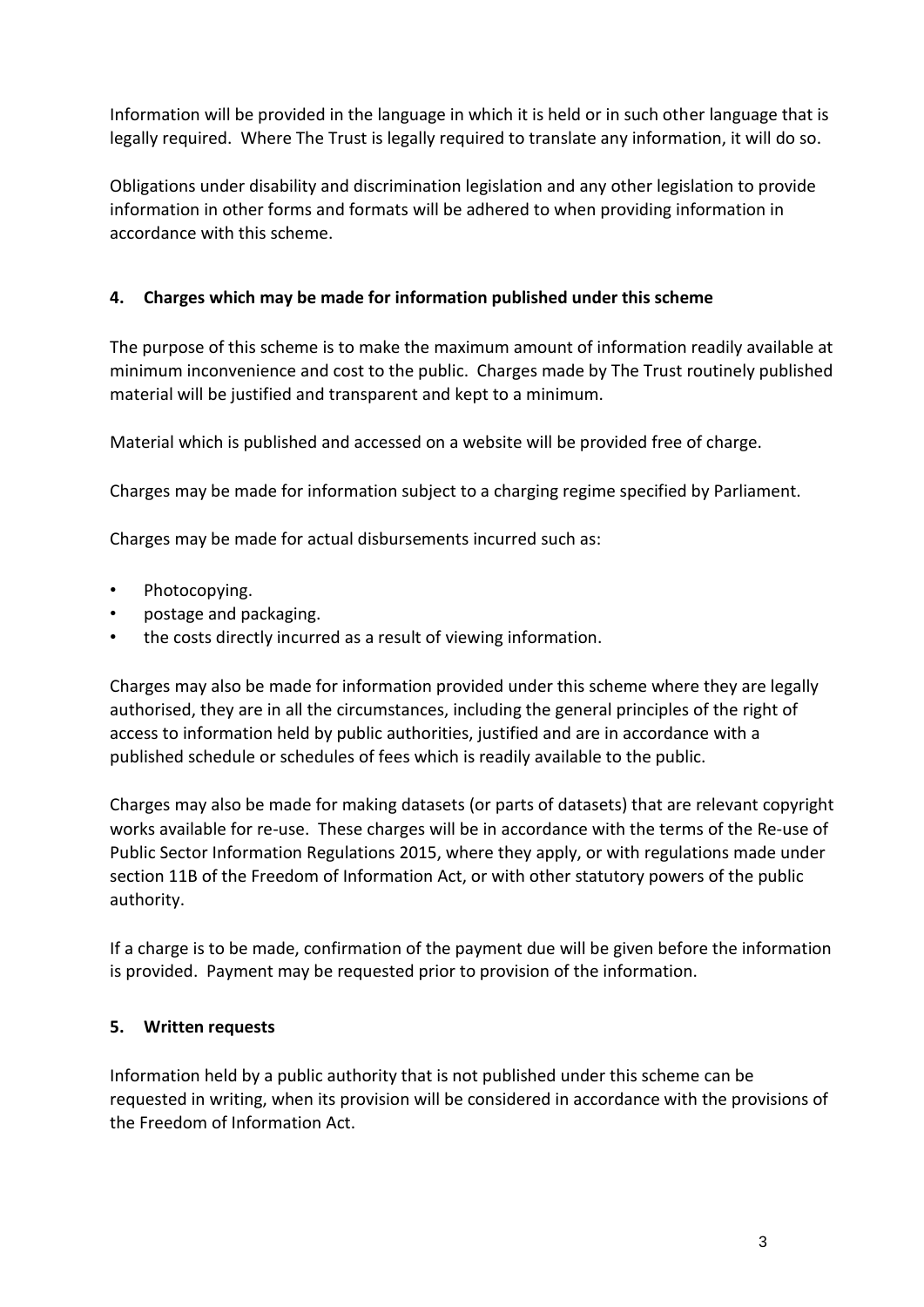| Information to be published                                                                    | How the information can be obtained  |
|------------------------------------------------------------------------------------------------|--------------------------------------|
| Who we are and what we do                                                                      |                                      |
| Organisational information, structures, locations and contacts                                 | i.e. Available on request or website |
| This will be current information only                                                          |                                      |
| Academy Funding Agreement – a link to the document on the Department for Education's website   | Trust website/available on request   |
| School staff and structure - names of key personnel                                            | Trust website/available on request   |
| Governing Body - names and contact details of the governors and the basis of their appointment | Trust website/available on request   |
|                                                                                                |                                      |
| School session times, term dates and holidays                                                  | Trust website/available on request   |
| Location and contact information - address, telephone number and website                       | Google, DFE, Companies House         |
| Contact details for the Executive Principal and the Governing Body                             | Trust website/available on request   |
| <b>School Prospectus</b>                                                                       | Trust website/available on request   |
| GCSE results - a link to the data on the Department for Education's website                    | Trust website/available on request   |

| Information to be published                                                                                                                                       | How the information can be obtained  |
|-------------------------------------------------------------------------------------------------------------------------------------------------------------------|--------------------------------------|
| What we spend and how we spend it<br>Financial information relating to projected and actual income and expenditure, procurement, contracts<br>and financial audit | i.e. Available on request or website |
| This should be a minimum of current and the previous two financial years (accounts that have been filed<br>with the Charity Commission and Companies House)       |                                      |
| Annual budget plan and financial statements                                                                                                                       | Available on request                 |

Page **1** of **6**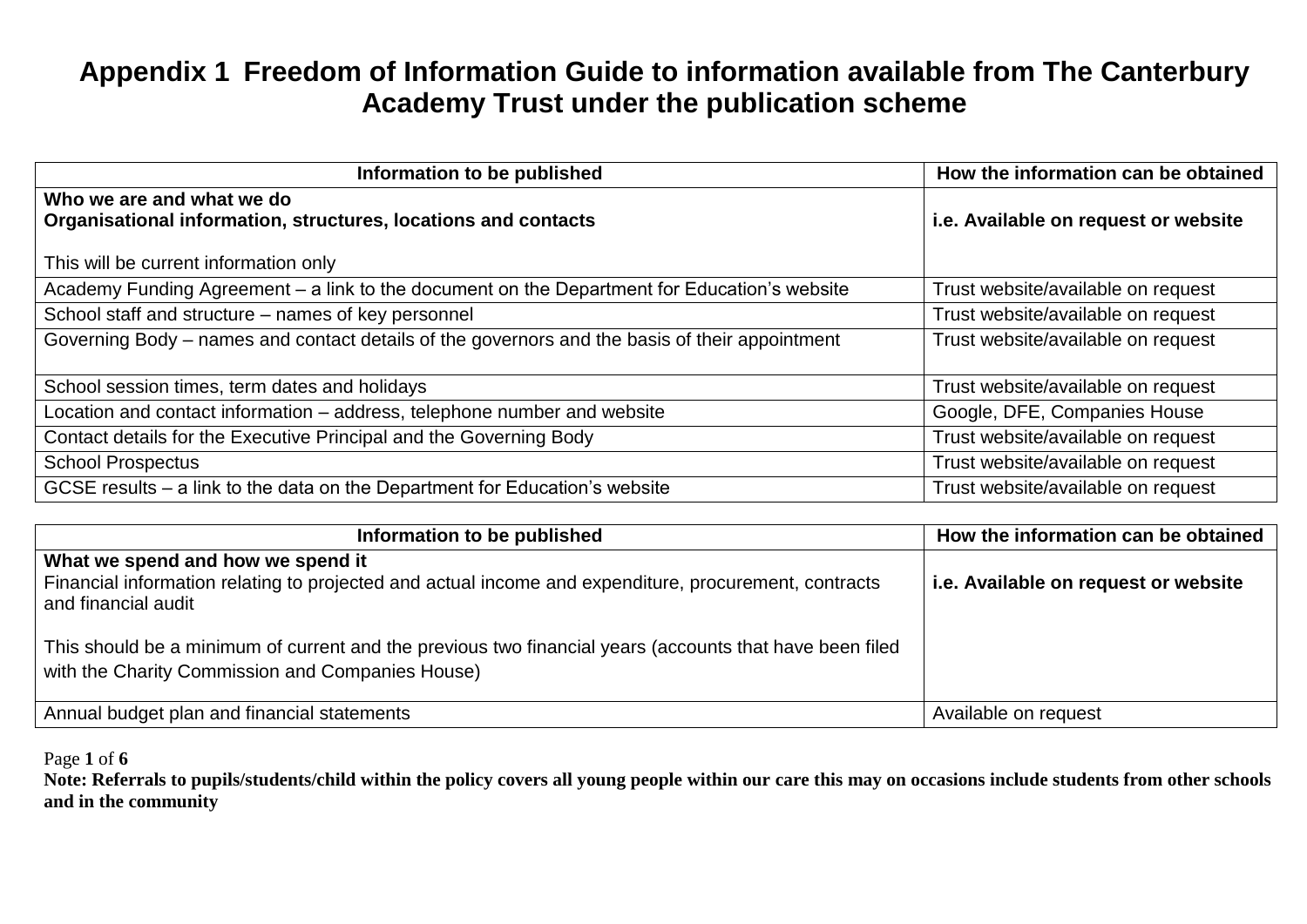| Capital funding – details of capital funding allocated to the school along with information on related    | Available on request |
|-----------------------------------------------------------------------------------------------------------|----------------------|
| building projects and other capital projects                                                              |                      |
| Additional funding – income generation schemes and other sources of funding                               | Available on request |
| Procurement and contracts – details of procedures used for the acquisition of goods and services. Details | Available on request |
| of contracts that have gone through a formal tendering process                                            |                      |
| Staffing and grading structure                                                                            | Available on request |
| Pay policy – a statement of the academy's policy on procedures regarding teachers' pay                    | Available on request |
| Governors' allowances - details of allowances and expenses that can be claimed or incurred                | Available on request |

| Information to be published                                                                        | How the information can be obtained         |
|----------------------------------------------------------------------------------------------------|---------------------------------------------|
| What our priorities are and how we are doing                                                       |                                             |
| Strategies and plans, performance indicators, audits, inspections and reviews                      | i.e. Available on request and/or<br>website |
| Current information should be published                                                            |                                             |
| Government supplied performance data                                                               | Available on request                        |
| OFSTED report - summary and full report                                                            |                                             |
| Performance management information                                                                 | Available on request                        |
| Academy's future plans – any major proposals on safeguarding and promoting the welfare of children | Available on request                        |
| Child protection – policies and procedures on safeguarding and promoting the welfare of children   | Trust website/available on request          |
| How we make decisions                                                                              |                                             |
| Decision making processes and records of decisions                                                 | Available on request/Trust website          |

Page **2** of **6**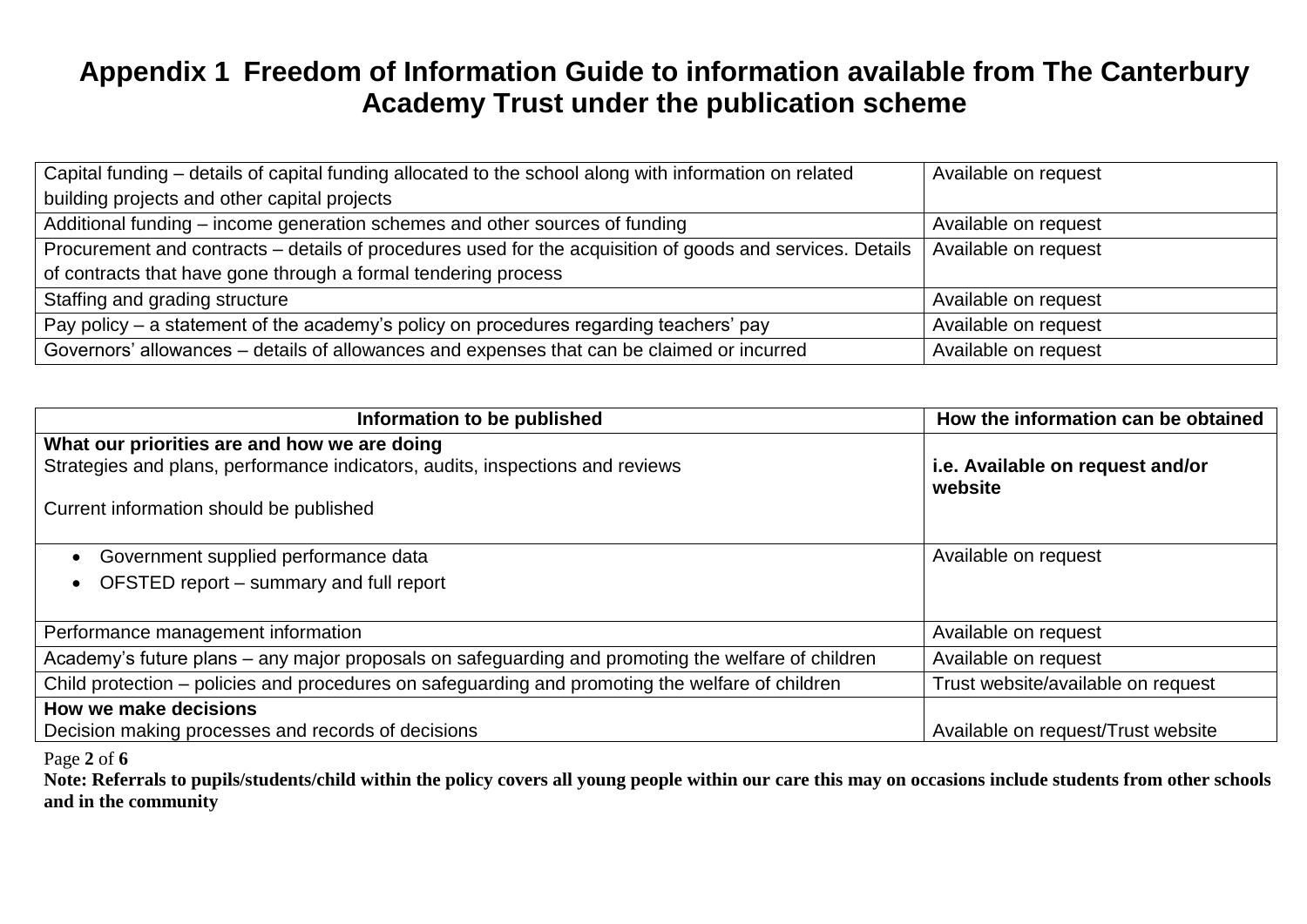| Current and previous three years as a minimum                                                      |                                    |
|----------------------------------------------------------------------------------------------------|------------------------------------|
| Admissions policy - arrangements and procedures and right of appeal – including information on     | Trust website/available on request |
| application numbers and number of successful applicants by each over subscription criteria.        |                                    |
| Governing Body meeting agendas, papers and minutes – information that is properly considered to be | Available on request               |
| private should be excluded                                                                         |                                    |

| Information to be published                                                                              | How the information can be obtained |
|----------------------------------------------------------------------------------------------------------|-------------------------------------|
| Our policies and procedures                                                                              |                                     |
| Current written protocols, policies and procedures for delivering our services and responsibilities      | i.e. Hardcopies and/or website      |
| Current information only                                                                                 |                                     |
| School policies including:                                                                               | Available on request and/or Trust   |
| Charging policy; Health and Safety and risk assessments; Complaints procedure; Staff Code of             | website                             |
| Conduct policy; Staff Discipline and Grievance policies; Pay policy; Staffing structure                  |                                     |
| implementation plan; Staff recruitment policies                                                          |                                     |
| Student and curriculum policies, including:                                                              | Available on request and/or Trust   |
| Home-school agreement; Curriculum statement; Sex & Relationship policy; Special educational<br>$\bullet$ | website                             |
| needs; Accessibility; Equality and Diversity statement; Collective worship; Careers education;           |                                     |
| Student behaviour                                                                                        |                                     |
| Records, management and personal data policies                                                           | Available on request                |
| Information security                                                                                     |                                     |
| Records retention                                                                                        |                                     |

Page **3** of **6**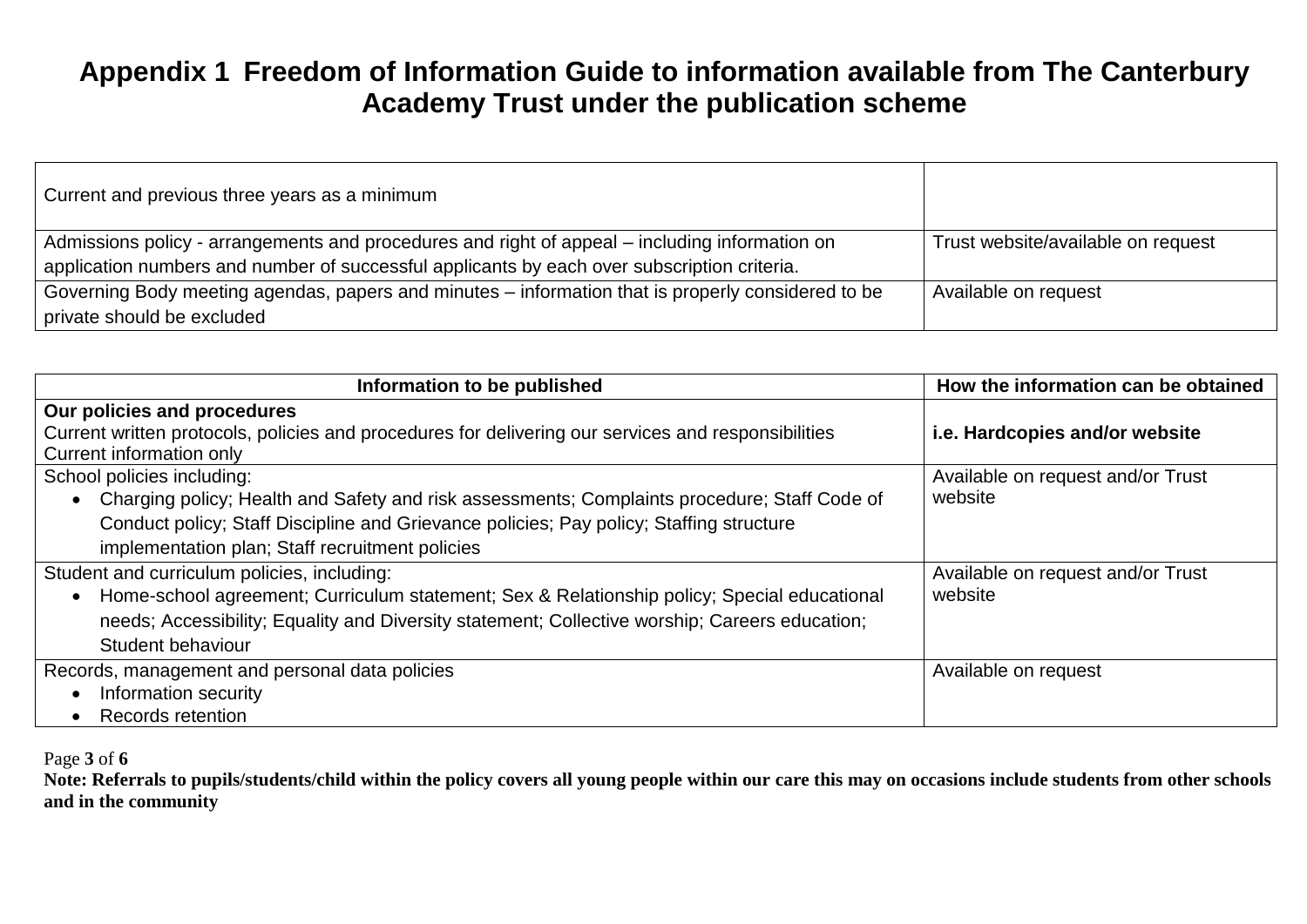| Destruction and archive policies<br>Data protection policies                                                                                                                                                                                                                                                                |                                              |
|-----------------------------------------------------------------------------------------------------------------------------------------------------------------------------------------------------------------------------------------------------------------------------------------------------------------------------|----------------------------------------------|
| Equality and diversity<br>Policies, schemes, statements, procedures and guidelines relating to equal opportunities                                                                                                                                                                                                          | Trust website/Available on request           |
| Policies and procedures for the recruitment of staff – details of vacancies should be included                                                                                                                                                                                                                              |                                              |
| Charging regimes and policies<br>This should include details of any statutory charging regimes. Charging policies should include details of<br>charges made for information routinely published. They should clearly state what costs are to be<br>recovered, the basis on which they are made and how they are calculated. | Available on request/and or Trust<br>website |

| Information to be published                                                                       | How the information can be obtained |
|---------------------------------------------------------------------------------------------------|-------------------------------------|
| <b>Lists and Registers</b>                                                                        |                                     |
| Currently maintained lists and registers only                                                     | i.e. website/available on request   |
| Curriculum circulars and statutory instruments                                                    | Available on request                |
| Disclosure logs                                                                                   | Available on request                |
| Asset register                                                                                    | Available on request                |
| Any information the academy is currently legally required to hold in publicly available registers | Available on request                |

| --<br>published<br>∙ p∈<br>шаш<br>$\mathbf{on}$ | ___<br>10W<br>` Inī.<br>can<br>ormation .<br>optained<br><b>De</b><br>une |
|-------------------------------------------------|---------------------------------------------------------------------------|
| <b>The</b><br>rvices we offer<br>эы             |                                                                           |

#### Page **4** of **6**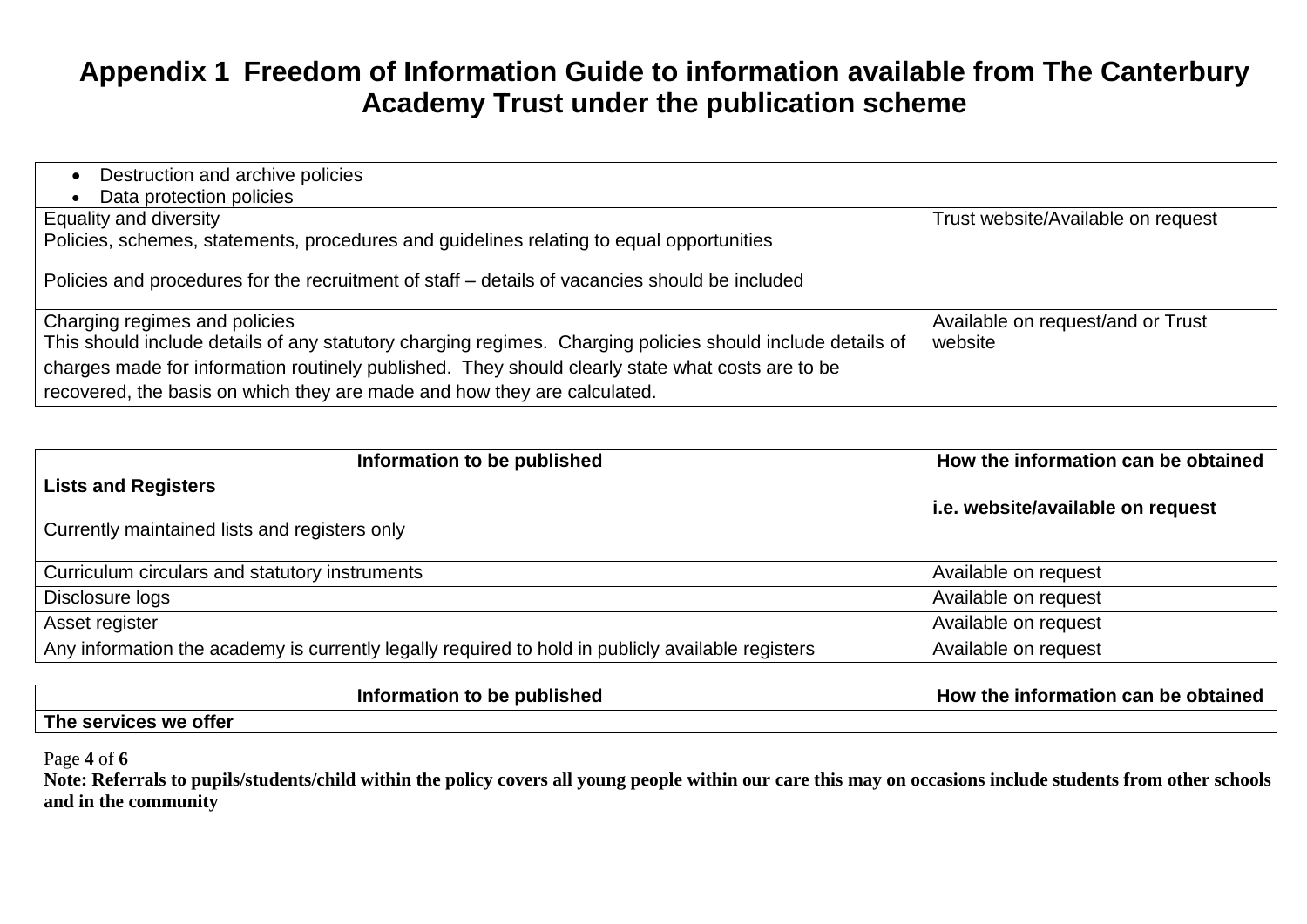| Information about the services we offer, including leaflets, guidance and newsletters produced for the<br>public and businesses | i.e. Available on request and/ or<br>website; some information may only<br>be available for inspection |
|---------------------------------------------------------------------------------------------------------------------------------|--------------------------------------------------------------------------------------------------------|
| Current information only                                                                                                        |                                                                                                        |
| Extra-curricular activities                                                                                                     | Available on request                                                                                   |
| Out of school clubs                                                                                                             | Available on request                                                                                   |
| School publications                                                                                                             | Available on request                                                                                   |
| Services for which the academy is entitled to recover a fee, together with those fees                                           | Available on request                                                                                   |
| Leaflets, booklets and newsletters                                                                                              | Available on request                                                                                   |

#### **Contact details:**

# **The Canterbury Primary School, City View, Franklyn Road, Canterbury. Kent CT2 8PT 01227 462883 The Canterbury Academy, Knight Avenue, Canterbury, Kent CT2 8QA 01227 463971**

## SCHEDULE OF CHARGES

Information published on our website is free, although you may incur costs from your internet service provider. If you don't have internet access, you can access our website using the local library or an internet café. Website address is www.canterburyacademy.co.uk If your request means that we have to do a lot of photocopying or printing, pay a large postage charge, or is for a priced item such as some printed publications or videos, we will let you know the cost before fulfilling your request.

Page **5** of **6**